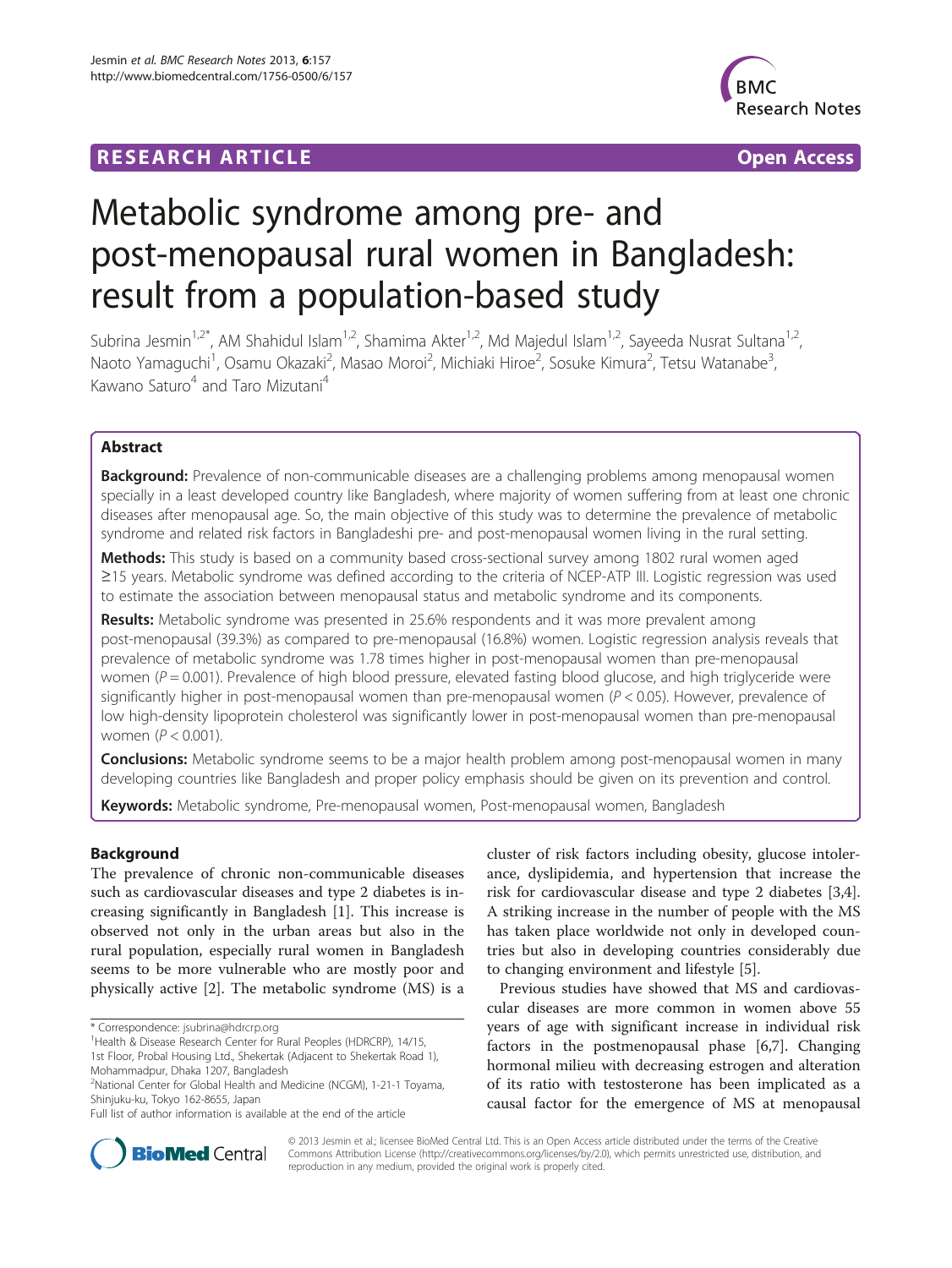transition [\[8,9](#page-5-0)]. Besides menopausal hormonal changes, aging also play roles to clustering of cardio-metabolic risk factors [\[10](#page-5-0)]. Questions remain whether menopause has a causative contribution to the deteriorating metabolic profile that is independent of chronological aging.

Prevalence of MS among pre- and post-menopausal women has varied according to different population. To date, several previous studies found a significance difference in prevalence of MS among pre- and postmenopausal women [[11-17\]](#page-5-0). However, studies related to MS and menopausal status is limited in South Asia [\[14](#page-5-0)]. South Asian women, in general are prone to have MS at a younger age and have severe morbidity and mortality consequences as compared to Caucasians and other Asians [[18,19\]](#page-5-0). Several studies found that menopausal status is influentially linked to some features of MS [[11,14,16\]](#page-5-0). However, data on the empirical study of MS in Bangladesh are very rare. So far no studies have been conducted in Bangladesh to determine the prevalence of MS among pre- and post- menopausal women who are mostly poor and have limited or no access to health care services. In our previous studies we found that prevalence of metabolic syndrome was nearly 31% among rural women in Bangladesh, more than 85% rural women have low HDL cholesterol and nearly 31% have high fasting blood glucose [[20,21\]](#page-5-0). Thus, it becomes necessary to measure prevalence of MS in Bangladeshi rural women focusing menopausal status for taking an early lifestyle interventions and treatment to prevent many non-communicable diseases in rural population as they are now confronting with an emerging health epidemic of MS. Thus, the objective of this study is to estimate the prevalence of MS in Bangladeshi rural women considering their menopausal status and further examined the association between menopausal status and MS and its components.

## Methods

## Study procedure and subjects

In a community based cross-sectional study of rural women, a total of 1802 participants aged ≥15 years were selected using stratified multistage random sampling. This sample size was sufficient to test all the research hypotheses at the 5% level of significance with a power of 80% ( $\beta$  = 0.20). Subjects were excluded having chronic illness such as hypothyroidism, pregnant women, those on hormone replacement therapy (HRT) as well as women with known illness such as ischaemic heart disease (IHD), diabetes and hypertension. The study uses the World Health Organization's STEPS approach (modified) which entails stepwise collection of the risk factor data based on standardized questionnaires covering demographic characteristics, somatic illnesses, somatic and mental symptoms, medications, life style, and health-related

behavior (step 1), basic physical measures (step 2) and basic biochemical investigations such as blood glucose and cholesterol (step 3). Women were defined as postmenopausal if they had reported their last menses to be at least 12 months previously; pre-menopausal if they had an unchanged and regular menstrual pattern during the last five years, without typical climacteric complaints; and peri-menopausal if last menses to be within or before 12 months and were not regular. In our study we excluded peri-menopausal women. A standard questionnaire on health and menopausal status written in the local language was used to identify the pre- and post-menopausal subjects.

The study was carried out in 4 village communities of GabindagonjUpazilla (subdistrict) of Gaibandha district, a poor district of the northern division of Rajshahi, the poorest region of the country. The respondents were selected randomly after selecting division, district, Upazila and villages. Women were recruited through local announcement (loudspeaker) at community level and surveyors visits. The details of the study procedure have been described before in our previous study [\[21,22](#page-5-0)]. In brief, for getting required information, the participants were interviewed and examined clinically at mobile examination centre and asked to provide a blood sample. The study was approved by the Ethical Committee of the Health and Disease Research Center of Rural Peoples (HDRCRP), Dhaka, Bangladesh. This study conformed to the principles outlined in the Helsinki Declaration, and all subjects gave their written informed consent before inclusion in the study.

#### Anthropometric measurements

Anthropometric measurements on individuals wearing light clothing and without shoes were conducted by welltrained examiners. Height was measured to the nearest 0.1 cm using the portable stadiometer. Weight was measured in the upright position to the nearest 0.1 kg using a calibrated balance beam scale. Body mass index (BMI) was calculated by dividing weight (kg) by height squared (m2 ). Waist circumference measurements were taken at the end of normal expiration to the nearest 0.1 cm, measuring from the narrowest point between the lower borders of the rib cage and the iliac crest. Blood pressure was measured twice in the right arm in a sitting position using the standard mercury manometer and cuff, to the nearest 2 mmHg, with the initial reading taken at least 5 minutes after the subject was made comfortable, and again after an interval of 15 minutes. The average systolic and diastolic blood pressures were then estimated.

#### Biochemical analysis

Blood for biochemical analysis was obtained from the participants after 10–12 hours of an overnight fast. The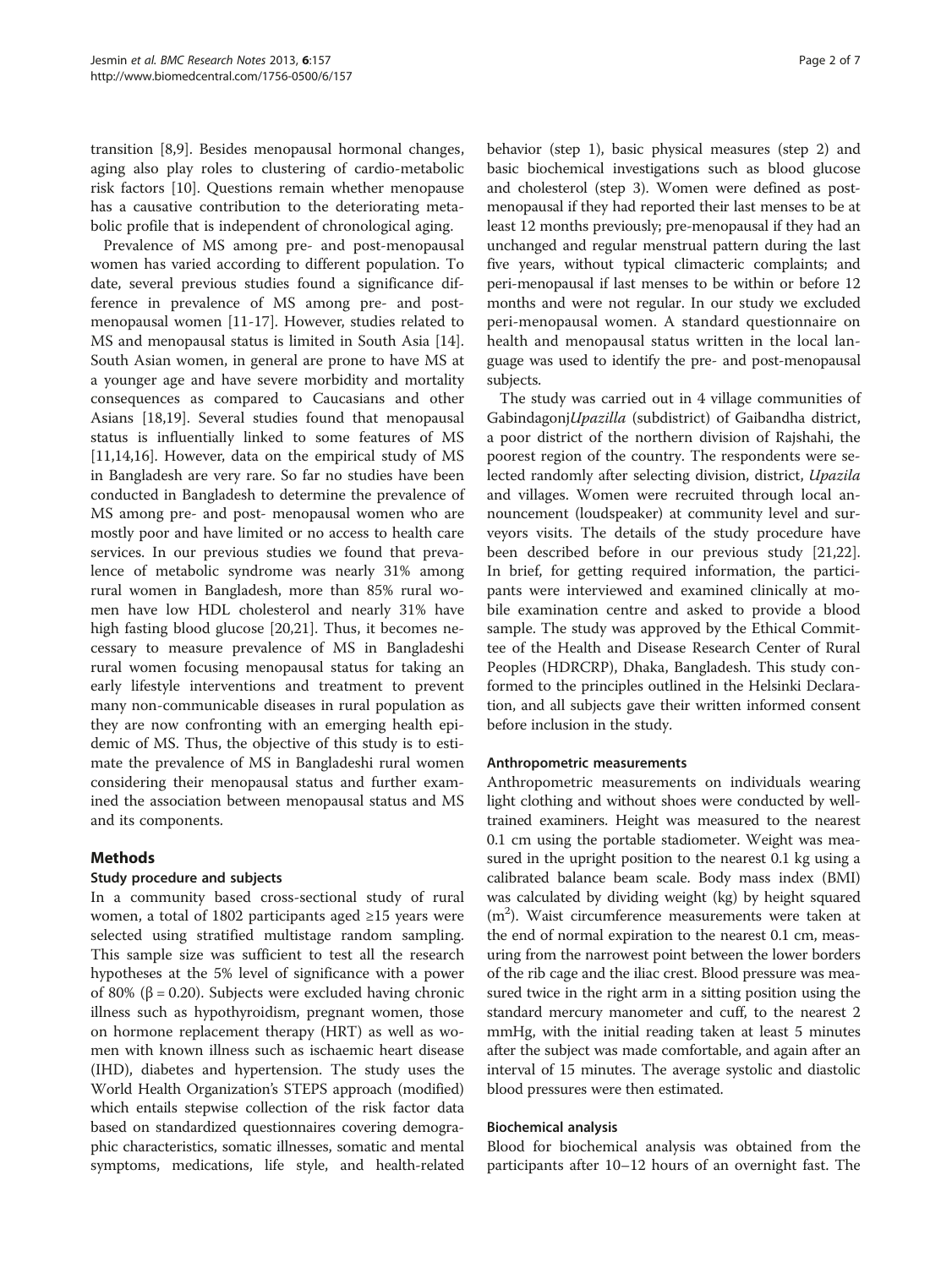blood sample was collected using standard blood sample collection procedure. After venipuncture of blood the processed serum/plasma were immediately stored at HDRCRP main or sub-center offices. The serum was immediately separated by centrifugation, and the concentration of triglycerides [lipoprotein lipase method; Wako Chemicals, Tokyo, Japan], total cholesterol [Cholesterol E, Wako Pure Chemical Industries, Ltd. Osaka, Japan] and its fractions high-density lipoprotein (HDL) cholesterol [HDL cholesterol with the Determiner-L kit (Kyowa Co Ltd, Tokyo, Japan)] were ascertained. Fasting plasma glucose [glucose with the Hexokinase G-6-PDH kit (Wako Pure Chemical Industries Ltd, Osaka, Japan) were also measured. After labeling blood sample vials, a part of blood were transported to National Centre for Global Health and Medicine (NCGM), Japan for advanced biochemical assessment processing.

#### Definition of metabolic syndrome and risk factors

We defined the metabolic syndrome (MS) using the National Cholesterol Education Program Adult Treatment Panel III (NCEP-ATP III) [[23](#page-5-0)]. As detailed in the NCEP-ATP III report, participants having three or more of the five following criteria were defined as having the MS: high blood pressure (≥130/≥85 mmHg), elevated fasting blood glucose ( $\geq$ 110 mg/dL or  $\geq$  6.1 mmol/L), high triglyceride (≥150 mg/dL or ≥1.65 mmol/L), low highdensity lipoprotein (HDL) cholesterol (<50 mg/dL or <1.30 mmol/L), and abdominal obesity, as measured by a waist circumference of ≥88 cm for women. Participants who currently reported using antihypertensive or antidiabetic medication (insulin or oral agents) were counted as having high blood pressure or elevated fasting blood glucose, respectively.

## Statistical analyses

The clinical and laboratory characteristic of study population are presented according to pre- and post-menopausal

women. The significant differences between pre- and post-menopausal women were assessed by using the Student's "t" test for continuous variables and chi-square  $(\chi^2)$ test for categorical variables. Logistic regression analyses were used to assess the association between menopausal status and MS and each of its components. Two types of models were used. The first model was crude model without any adjustment and the second model was adjusted for age. Statistical significance was set at the conventional  $P < 0.05$ . All analysis were performed using statistical software STATA version 12.0 (Lakeway Drive, College Station, Texas USA).

## Result

The clinical and laboratory characteristics of the study population stratified by menopausal status and MS are presented in Table 1. A total of 1802 subjects turned out for data analysis. There were 1094 pre-menopausal and 708 post-menopausal women (ratio 1:1.55); and their ages ranged from  $15-85$  (mean  $39.98 \pm 13.97$  $39.98 \pm 13.97$  $39.98 \pm 13.97$ ) years. Figure 1 shows the age and menopausal status distribution of the study subjects. Most (45.20%) of the study subjects were in the 45–54 year age group. There were more premenopausal than post-menopausal women across all age groups. The pre-menopausal women were aged 15–51 years (mean  $31.36 \pm 9.24$ ) while post-menopausal women were aged 32–85 years (mean  $53.31 \pm 8.49$ ) ( $P < 0.001$ ).

The prevalence of MS and metabolic risk factors are presented in Table [2](#page-3-0). Prevalence of MS was 25.6% in our study, where 39.3% of post-menopausal women versus 16.8% of pre-menopausal women had MS  $(P < 0.001)$ . Prevalence of metabolic risk factors including elevated fasting blood glucose, high blood pressures, and high triglycerides were significantly higher in post-menopausal women than pre-menopausal women  $(P < 0.001)$ . However, prevalence of low HDL cholesterol was significantly lower in post-menopausal women than pre-menopausal women  $(P = 0.001)$ .

Table 1 Means of clinical and laboratory characteristics of the subjects

| Variable                       | Overall             | Pre-menopause      | Post-menopause      | P value |
|--------------------------------|---------------------|--------------------|---------------------|---------|
|                                | $(n = 1802)$        | $(n = 1094)$       | $(n = 708)$         |         |
| Age, years                     | $39.98 \pm 13.97$   | $31.36 \pm 9.24$   | $53.31 \pm 8.49$    | < 0.001 |
| BMI, $kg/m2$                   | $21.88 \pm 3.97$    | $21.87 \pm 3.99$   | $21.89 \pm 3.94$    | 0.95    |
| Waist circumference, cm        | $76.83 \pm 8.32$    | $76.89 \pm 8.54$   | $76.73 \pm 7.98$    | < 0.001 |
| Systolic blood pressure, mmHg  | $116.93 \pm 21.38$  | $110.56 + 17.95$   | $126 \pm 22.51$     | < 0.001 |
| Diastolic blood pressure, mmHg | $75.53 \pm 10.78$   | $73.00 \pm 9.80$   | $79.44 \pm 11.07$   | < 0.001 |
| Fasting blood glucose, mmol/L  | $6.22 \pm 2.72$     | $5.77 \pm 2.12$    | $6.91 \pm 3.35$     | < 0.001 |
| Total cholesterol, mg/dL       | $181.09 \pm 72.32$  | $176.15 \pm 70.00$ | $188.75 \pm 75.18$  | < 0.001 |
| HDL cholesterol, mg/dL         | $41.38 \pm 30.47$   | $37.34 \pm 17.69$  | $45.69 \pm 43.20$   | < 0.001 |
| Triglyceride, mg/dL            | $130.02 \pm 109.95$ | $114.79 \pm 92.64$ | $153.60 \pm 128.94$ | 0.007   |

Values are Mean ± SD. BMI: Body mass index, HDL cholesterol: High-density lipoprotein cholesterol.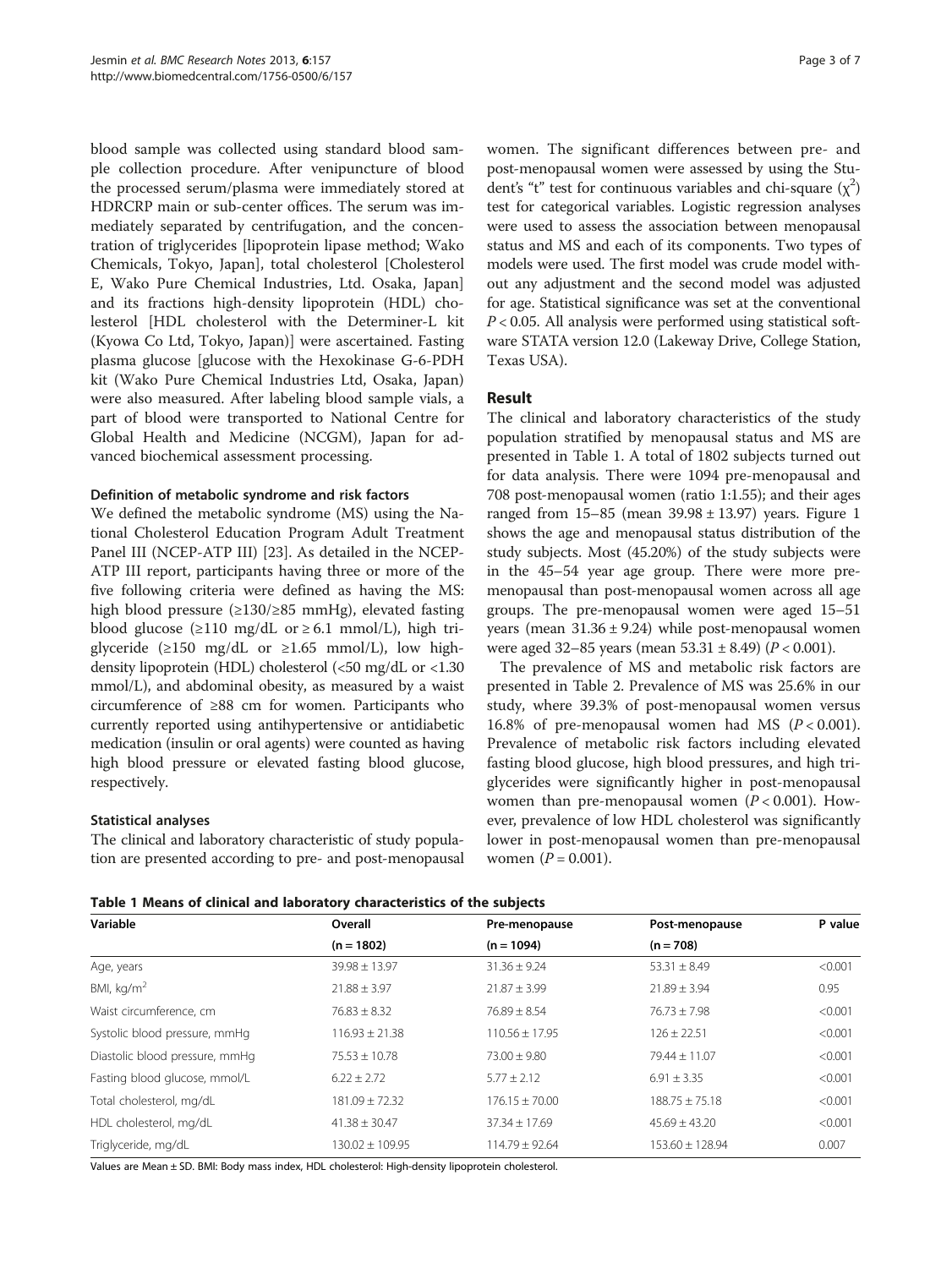<span id="page-3-0"></span>

Table [3](#page-4-0) shows odds ratio (OR) and 95% confidence interval (CI) of MS and each component of MS according to menopausal status. In unadjusted model the prevalence of MS was 3.14 times more likely (CI: 2.52-3.92) in post-menopausal women than pre-menopausal women  $(P < 0.001)$ . After adjustment for age the association was slightly attenuated but remains statistically significant (OR: 1.78, CI: 1.26-2.51,  $P = 0.001$ ). Prevalence of elevated fasting blood glucose, high blood pressures, and high triglycerides were also significantly higher but prevalence of low HDL cholesterol were significantly lower in postmenopausal women than pre-menopausal women even after adjustment for age ( $P$  <0.05 for all).

## **Discussion**

In this cross-sectional study of Bangladesh we compare prevalence of MS and risk variables of MS in pre- and

post-menopausal women and also identified how these variables relate to one another. This is the first report in Bangladesh investigating the prevalence of MS and each component of MS risk factors among rural women according to their menopausal status.

The prevalence of MS was higher in post-menopausal (39.3%) women than pre-menopausal (16.8%) women in our study and this prevalence was more likely in postmenopausal women even after adjustment for age. Our findings are consistent with many of previous studies [[11,13-16,24\]](#page-5-0), where post-menopausal women have been found to be at higher risk of MS than pre-menopausal women. Ruan et al., found that the prevalence of MS was 34% among Chinese post-menopausal women [\[24](#page-5-0)]. According to a study of Western India the prevalence of MS was 45% among pre-menopausal women, whereas it was 55% among post-menopausal women [[14\]](#page-5-0). In



| <b>Risk factors</b>             | Overall<br>n(%) | Pre-menopause<br>n(%) | Post-menopause<br>n(%) | P value |
|---------------------------------|-----------------|-----------------------|------------------------|---------|
|                                 |                 |                       |                        |         |
| Elevated waist circumference    | 152 (8.46)      | 91 (8.32)             | 61(8.68)               | 0.79    |
| High blood pressures            | 506 (28.16)     | 159 (14.53)           | 347 (49.36)            | < 0.001 |
| Elevated fasting blood glucose  | 636 (35.39)     | 287 (26.23)           | 349 (49.64)            | < 0.001 |
| Low HDL cholesterol             | 1512 (84.14)    | 972 (88.85)           | 540 (76.81)            | 0.001   |
| High triglyceride               | 530(29.49)      | 262 (23.95)           | 268 (38.12)            | < 0.001 |
| Metabolic Syndrome <sup>a</sup> | 460 (25.60)     | 184 (16.82)           | 276 (39.26)            | < 0.001 |

BMI: Body mass index, HDL cholesterol: High-density lipoprotein cholesterol.

<sup>a</sup> Metabolic syndrome is defined as presence of at least 3 of the following criteria.

Elevated waist circumference (≥88 cm), high fasting blood glucose (≥110 mg/dL), high triglycerides (≥150 mg/dL), low-high-density lipoprotein (HDL) cholesterol (<50 mg/dL), high blood pressure; systolic blood pressure (SBP ≥ 130 mm Hg) or diastolic blood pressure (DBP ≥85 mm Hg).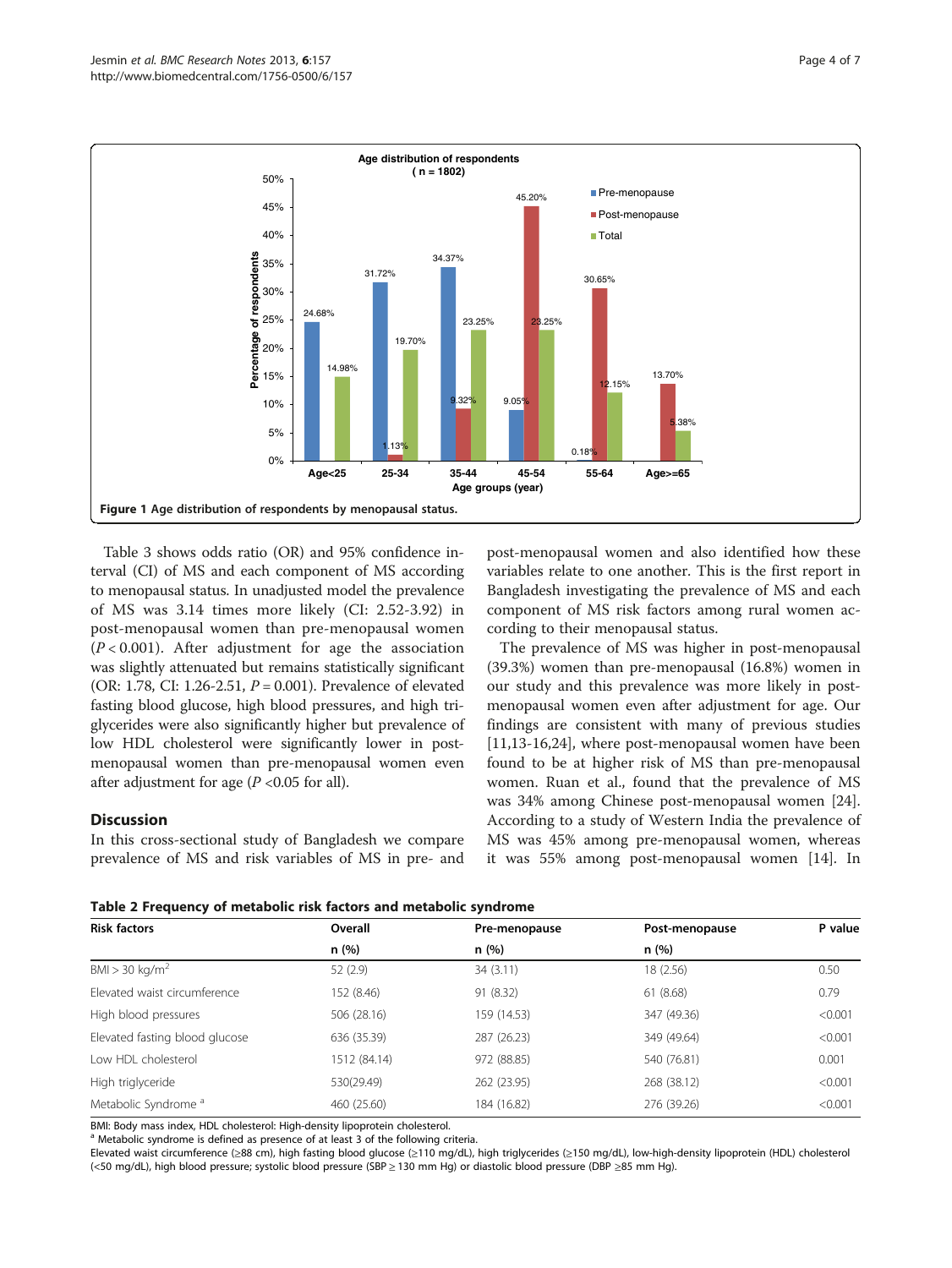<span id="page-4-0"></span>Table 3 Odds ratio (95% Confidence interval) for metabolic syndrome and its components by menopausal status

| <b>Risk factors</b>               | Pre-menopause | Post-menopause       | P value <sup>a</sup> |
|-----------------------------------|---------------|----------------------|----------------------|
| Flevated waist<br>circumference   |               |                      |                      |
| Unadjusted                        | 1.00          | 1.04 (0.74-1.46)     | 0.829                |
| Age-adjusted                      | 1.00          | $0.66$ $(0.39-1.12)$ | 0.124                |
| High blood pressures              |               |                      |                      |
| Unadjusted                        | 1.00          | 5.65 (4.50-7.07)     | < 0.001              |
| Age-adjusted                      | 1.00          | 1.72 (1.22-2.43)     | 0.002                |
| Elevated fasting<br>blood glucose |               |                      |                      |
| Unadjusted                        | 1.00          | 2.84 (2.32-3.47)     | < 0.001              |
| Age-adjusted                      | 1.00          | 1.63 (1.19-2.23)     | 0.002                |
| Low HDL cholesterol               |               |                      |                      |
| Unadjusted                        | 1.00          | $0.41(0.31 - 0.53)$  | < 0.001              |
| Age-adjusted                      | 1.00          | $0.44(0.29-0.67)$    | < 0.001              |
| High triglyceride                 |               |                      |                      |
| Unadjusted                        | 1.00          | 1.96 (1.59-2.41)     | < 0.001              |
| Age-adjusted                      | 1.00          | 2.27 (1.62-3.17)     | < 0.001              |
| Metabolic syndrome b              |               |                      |                      |
| Unadjusted                        | 1.00          | 3.14 (2.52-3.92)     | < 0.001              |
| Age-adjusted                      | 1.00          | 1.78 (1.26-2.51)     | 0.001                |

HDL cholesterol: High-density lipoprotein cholesterol.

<sup>a</sup> Based on logistic regression analysis.

b Metabolic syndrome is defined as presence of at least 3 of the following criteria.

Elevated waist circumference (≥88 cm), high fasting blood glucose (≥110 mg/dL), high triglycerides (≥150 mg/dL), low-high-density lipoprotein (HDL) cholesterol (<50 mg/dL), high blood pressure; systolic blood pressure (SBP ≥ 130 mm Hg) or diastolic blood pressure (DBP ≥85 mm Hg).

another study of India, a prevalence of 22.2% in the pre-menopausal as compared to 32.2% in the postmenopausal group was reported [\[25](#page-6-0)]. Arguing menopause as an independent predictor of MS, Eshtiaghi et al., showed a prevalence of 53.5% MS in postmenopausal Iranian women, on the other hand it was only 18% in pre-menopausal women [[13](#page-5-0)]. Taken together, post-menopausal women are more prone to have MS than pre-menopausal women in Bangladesh.

The transition from pre- to post-menopause may be associated with each feature of the MS. In our study metabolic risk factors including high blood pressures, high triglyceride, and elevated fasting blood glucose are significantly higher among post-menopausal women than pre-menopausal women. However, prevalence of low HDL cholesterol is significantly lower in post-menopausal women than pre-menopausal women. In agreement with the results of our study, many previous studies have reported higher concentrations of hypertension [[11,15](#page-5-0)[,26](#page-6-0)], hypercholesterolemia [\[15](#page-5-0)], hypertriglyceridemia [\[5](#page-5-0)], and elevated fasting blood glucose [\[11](#page-5-0),[15\]](#page-5-0) among post-

menopausal women than pre-menopausal women. The decreased prevalence of low HDL cholesterol among postmenopausal women than pre-menopausal women is supported by a previous study [\[27\]](#page-6-0). Nonetheless, lower prevalence of low HDL cholesterol among post-menopausal women than pre-menopausal women is at variance with other studies [\[11,15](#page-5-0)]. Further research is required to elucidate the inconsistencies among studies.

The emergence of metabolic risk factors in postmenopausal phase may be a direct result of ovarian failure with estrogen deficiency. Decrease in estrogen production is thought to be responsible for substantial proportion of increased cardio-metabolic risk factors in post-menopausal women. Changes in metabolic risk factors during pre- and post-menopause may be due to a combination of factors of the aging process. Although previous studies showed age as the predominant variable associated with increased prevalence of MS, but higher prevalence of MS among women >50 years compared with men of the same age has been reported [\[28](#page-6-0)]. In our study the association between menopausal status and each component of metabolic MS was not significantly changed even after adjustment for age, which implies that post-menopausal women were indeed at higher risk of having MS and cardiovascular diseases.

In our study we found no significant difference in obesity component including BMI and waist circumference. Our findings are consistent with two previous studies of India [\[14\]](#page-5-0) and Iran [\[16\]](#page-5-0). In addition, in a Framingham study [[29\]](#page-6-0) no significant difference was detected between BMI of pre- and post-menopausal women. However, significant differences in central body fat and BMI among pre- and post-menopausal women have been found in many other studies [[11](#page-5-0),[15](#page-5-0)]. During menopause the pattern of hormone secretion changes and gradually causes fat accumulation in visceral tissues of abdomen and as a result, central obesity. However, the literature to date is not clear as to menopause itself is directly associated with obesity. Results of our study demonstrated that although there was no significant difference in abdominal obesity, the risk of MS was more prevalent among post-menopausal women due to significant difference among other component of MS. Differences in socio-environmental and genetic factors, lifestyles, type of menopause (natural/surgical) could be some of the reasons for this variability.

To the best of our knowledge, our study is the first to demonstrate the prevalence of MS and its components among pre- and post-menopausal women in a low-income country like Bangladesh. One of the major strengths of the present study is that it is based on the largest community-based and comprehensive MS survey. However, our study has several limitations that need to be mentioned. First, an association derived from a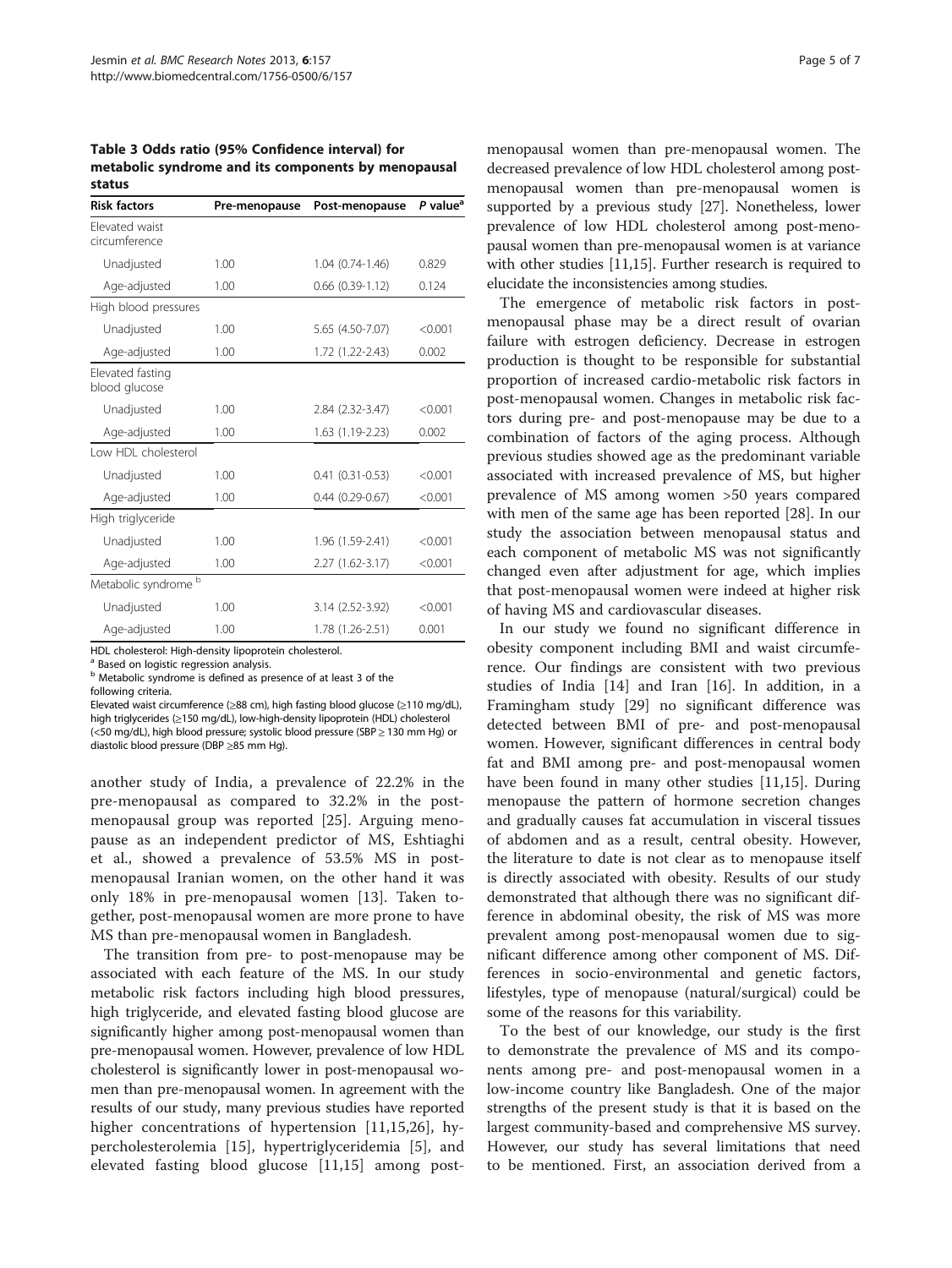<span id="page-5-0"></span>cross-sectional study does not necessarily indicate causality. Second, menopausal status was self-reported and could have recall bias. Third, our study may have selection bias during cases recruitment due to selection of rural women from lower socioeconomic class and may not be generalized to the whole Bangladeshi women.

## Conclusions

In conclusion, the results of our study suggest that the prevalence of MS in post-menopausal women was significantly higher than pre-menopausal women. Low HDL cholesterol, elevated fasting blood glucose, and high blood pressures were the most frequent features in comparison to the others. Prevention through changes in lifestyle, or early detection and treatment of elevated fasting blood glucose, hypertension, and hyperlipidemia are necessary for prevention of many chronic diseases in Bangladeshi women reaching after menopausal status. Health professionals should consider the post-menopausal women as a major target group for prevention of MS, which is an underlying condition of many noncommunicable diseases.

#### Abbreviations

MS: Metabolic syndrome; BMI: Body mass index; HDL cholesterol: High-density lipoprotein cholesterol.

#### Competing interests

The authors declare that they have no competing interests.

#### Authors' contributions

SJ developed the idea for this paper, wrote the first draft of the manuscript and extensively edited the manuscript; AMSI and SA contributed to statistical analysis and writing results; MMI, and SNS performed all searches and compiled the text; NY, MH, MM and TW provided conceptual and editorial input. All authors equally contributed to discussion and approved the final version of manuscript.

#### Acknowledgements

The authors thank the study subjects for their cooperation and participation. This work was supported in part by a Grant-in-Aid for Scientific Research (overseas academic) from the Ministry of Education, Culture, Sports, Science and Technology of Japan (22406025) and Japan Society for the promotion of Science. A part of this work has also been supported by research grant from Uehara Memorial Foundation (Japan).

#### Author details

<sup>1</sup>Health & Disease Research Center for Rural Peoples (HDRCRP), 14/15, 1st Floor, Probal Housing Ltd., Shekertak (Adjacent to Shekertak Road 1), Mohammadpur, Dhaka 1207, Bangladesh. <sup>2</sup>National Center for Global Health and Medicine (NCGM), 1-21-1 Toyama, Shinjuku-ku, Tokyo 162-8655, Japan. <sup>3</sup>Department of Public Health, Tokai University Graduate School of Medicine, Isehara, Japan. <sup>4</sup>Graduate School of Medicine, Faculty of Medicine, University of Tsukuba, Tsukuba, Ibaraki 305-8575, Japan.

#### Received: 31 August 2012 Accepted: 12 April 2013 Published: 18 April 2013

#### References

- 1. Bleich SN, Koehlmoos TL, Rashid M, Peters DH, Anderson G: Noncommunicable chronic disease in Bangladesh: overview of existing programs and priorities going forward. Health Policy 2011, 100:282–289.
- 2. World Health Organization (WHO): Noncommunicable Diseases Country Profiles. Geneva: WHO; 2011.
- 3. Mottillo S, Filion KB, Genest J, Joseph L, Pilote L, Poirier P, Rinfret S, Schiffrin EL, Eisenberg MJ: The metabolic syndrome and cardiovascular risk: a systematic review and meta-analysis. J Am Coll Cardiol 2010, 56:1113–1132.
- 4. Ford ES, Li C, Sattar N: Metabolic syndrome and incident diabetes: current state of the evidence. Diabetes Care 2008, 31:1898–1904.
- 5. Cameron AJ, Shaw JE, Zimmet PZ: The metabolic syndrome: prevalence in worldwide populations. Endocrinol Metab Clin North Am 2004, 33:351–375.
- 6. Mesch VR, Boero LE, Siseles NO, Royer M, Prada M, Sayegh F, Schreier L, Benencia HJ, Berg GA: Metabolic syndrome throughout the menopausal transition: influence of age and menopausal status. Climacteric 2006, 9:40–48.
- 7. Lejsková M, Alušík S, Suchánek M, Zecová S, Pitha J: Menopause: clustering of metabolic syndrome components and population changes in insulin resistance. Climacteric 2011, 14:83-91.
- 8. Mesch VR, Siseles NO, Maidana PN, Boero LE, Sayegh F, Prada M, Royer M, Schreier L, Benencia HJ, Berg GA: Androgens in relationship to cardiovascular risk factors in the menopausal transition. Climacteric 2008, 11:509–517.
- Janssen I, Powell LH, Crawford S, Lasley B, Sutton-Tyrrell K: Menopause and the metabolic syndrome: the Study of Women's Health Across the Nation. Arch Intern Med 2008, 168:1568–1575.
- 10. Moebus S, Balijepalli C, Lösch C, Göres L, von Stritzky B, Bramlage P, Wasem J, Jöckel KH: Age- and sex-specific prevalence and ten-year risk for cardiovascular disease of all 16 risk factor combinations of the metabolic syndrome - A cross-sectional study. Cardiovasc Diabetol 2010, 9:34.
- 11. Lin WY, Yang WS, Lee LT, Chen CY, Liu CS, Lin CC, Huang KC: Insulin resistance, obesity, and metabolic syndrome among non-diabetic pre- and postmenopausal women in North Taiwan. Int J Obes 2006, 30:912–917.
- 12. Ainy E, Mirmiran P, Zahedi Asl S, Azizi F: Prevalence of metabolic syndrome during menopausal transition Tehranian women: Tehran Lipid and Glucose Study (TLGS). Maturitas 2007, 58:150–155.
- 13. Eshtiaghi R, Esteghamati A, Nakhjavani M: Menopause is an independent predictor of metabolic syndrome in Iranian women. Maturitas 2010, 65:262–266.
- 14. Pandey S, Srinivas M, Agashe S, Joshi J, Galvankar P, Prakasam CP, Vaidya R: Menopause and metabolic syndrome: A study of 498 urban women from western India. J Midlife Health 2010, 1:63-69.
- 15. Ebrahimpour P, Fakhrzadeh H, Heshmat R, Ghodsi M, Bandarian F, Larijani B: Metabolic syndrome and menopause: A population-based study. Diab Metab Syndr 2010, 4:5–9.
- 16. Heidari R, Sadeghi M, Talaei M, Rabiei K, Mohammadifard N, Sarrafzadegan N: Metabolic syndrome in menopausal transition: Isfahan Healthy Heart Program, a population based study. Diabetol Metab Syndr 2010, 2:59.
- 17. Zivkovic TB, Vuksanovic M, Jelic MA, Stojanovic J, Buric B, Jojic B, Milic N, Vujovic S: Obesity and metabolic syndrome during the menopause transition in Serbian women. Climacteric 2011, 14:643–648.
- 18. Misra A, Khurana L: The metabolic syndrome in South Asians: epidemiology, determinants, and prevention. Metab Syndr Relat Disord 2009, 7:497–514.
- 19. Pan WH, Yeh WT, Weng LC: Epidemiology of metabolic syndrome in Asia. Asia Pac J Clin Nutr 2008, 17:37–42.
- 20. Jesmin S, Mia S, Islam AM, Islam R, Sultana SN, Zaedi S, Yamaguchi N, Okazaki O, Moroi M, Kimura S, Hiroe M: Prevalence of metabolic syndrome among rural Bangladeshi women. Diabetes Res Clin Pract 2012, 95(1):e7–e9.
- 21. Jesmin S, Islam MR, Islam AM, Mia MS, Sultana SN, Zaedi S, Yamaguchi N, Iwashima Y, Hiroe M, Watanabe T: Comprehensive assessment of metabolic syndrome among rural Bangladeshi women. BMC Public Health 2012, 12:49.
- 22. Akter S, Jesmin S, Islam M, Sultana SN, Okazaki O, Hiroe M, Moroi M, Mizutani T: Association of age at menarche with metabolic syndrome and its components in rural Bangladeshi women. Nutr Metab (Lond) 2012, 9(1):99.
- 23. Grundy SM, Cleeman JI, Daniels SR, Donato KA, Eckel RH, Franklin BA, Gordon DJ, Krauss RM, Savage PJ, Smith SC Jr, Spertus JA, Costa F: Diagnosis and management of the metabolic syndrome: an American Heart Association/National Heart, Lung, and Blood Institute Scientific Statement. Circulation 2005, 112:2735–2752.
- 24. Ruan X, Jin J, Hua L, Liu Y, Wang J, Liu S: The prevalence of metabolic syndrome in Chinese postmenopausal women and the optimum body composition indices to predict it. Menopause 2010, 17(3):566–570.